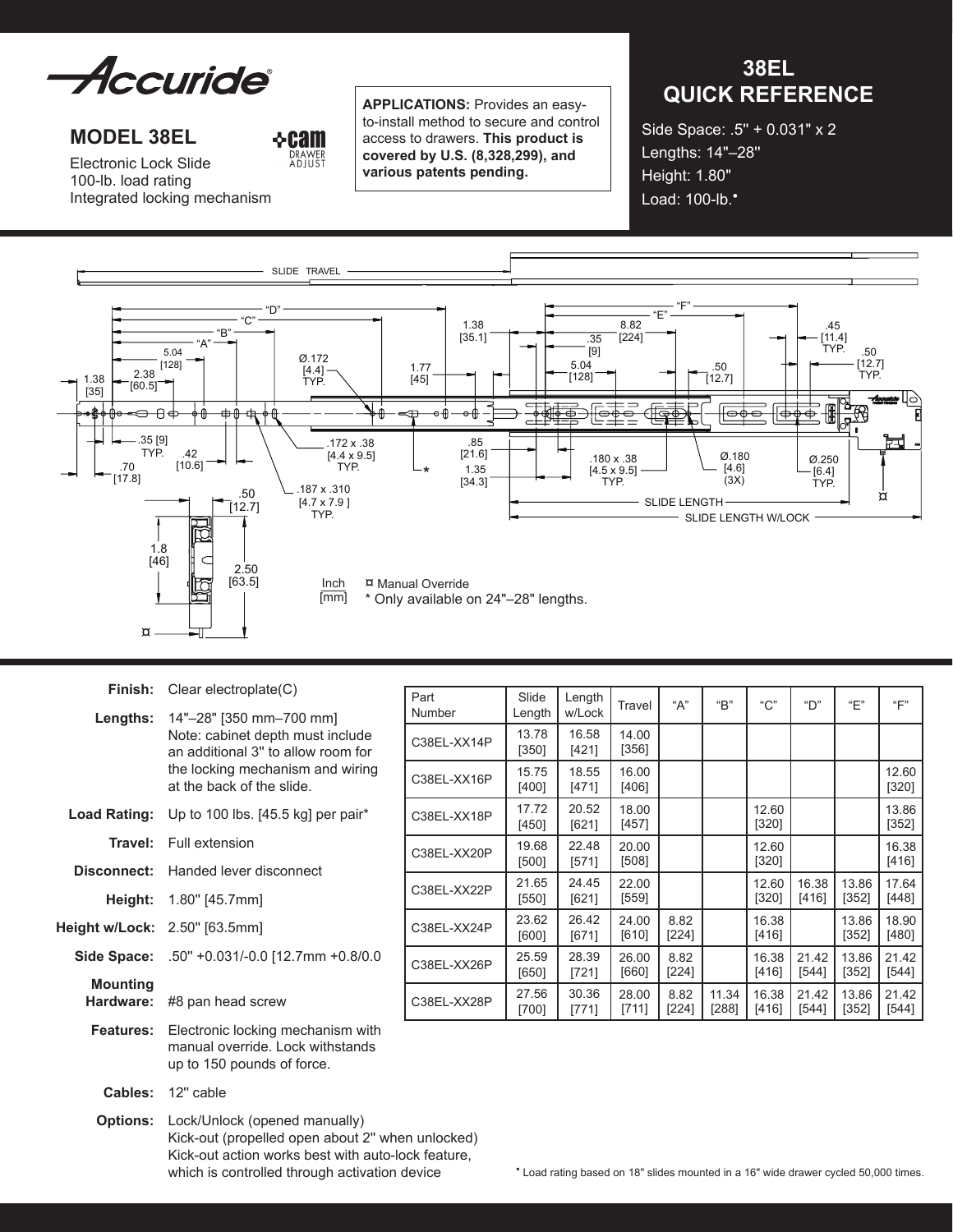

**WARNING!** Before installing the drawer, you must have access to the lock's manual override lever or the activation device must be connected and working properly. **Otherwise, you will not be able to unlock the slide and open the drawer.**

### **IMPORTANT:**

• Be sure the interior cabinet depth allows for an additional 3" beyond the length of the slide to provide room for the locking mechanism and wiring (Figure 1). See the chart below for minimum cabinet depth. For inset drawers, be sure to provide sufficient cabinet depth to allow slide setback.

| Length | Min. Cabinet Depth |
|--------|--------------------|
| 16"    | 19"                |
| 18"    | 21"                |
| 20"    | 23"                |
| 22"    | 25"                |

• Slides will not function properly if side space is less than .50" [12.7 mm]. For optimum performance, construct drawer 1-1/16" [27.0 mm] smaller than the opening of the cabinet.



# Slide Installation

### **Install Cabinet Member**

- 1. Separate the slide members by first actuating the manual override located on the locking mechanism.
- 2. Then, lift the disconnect lever to release the inner (drawer) member.
- 3. Overlay drawer front:
	- Conventional mounting, see Figure 2.
	- 32 mm system mounting, see Figure 3.





- 4. Inset drawer front: Slide setback is the thickness of the drawer front plus 1/8" [3.2 mm].
- 5. Use only the 32 mm system holes or the wood screw holes located at the tip of the breathing tabs. Do not use any other holes on the cabinet member for mounting (Figure 4).



#### **Install Drawer Member**

- 1. See Figure 5 for drawer member setback.
- 2. Install the drawer member with a screw through the cam adjuster and a screw through a hole or slot at the rear (see Figure 5).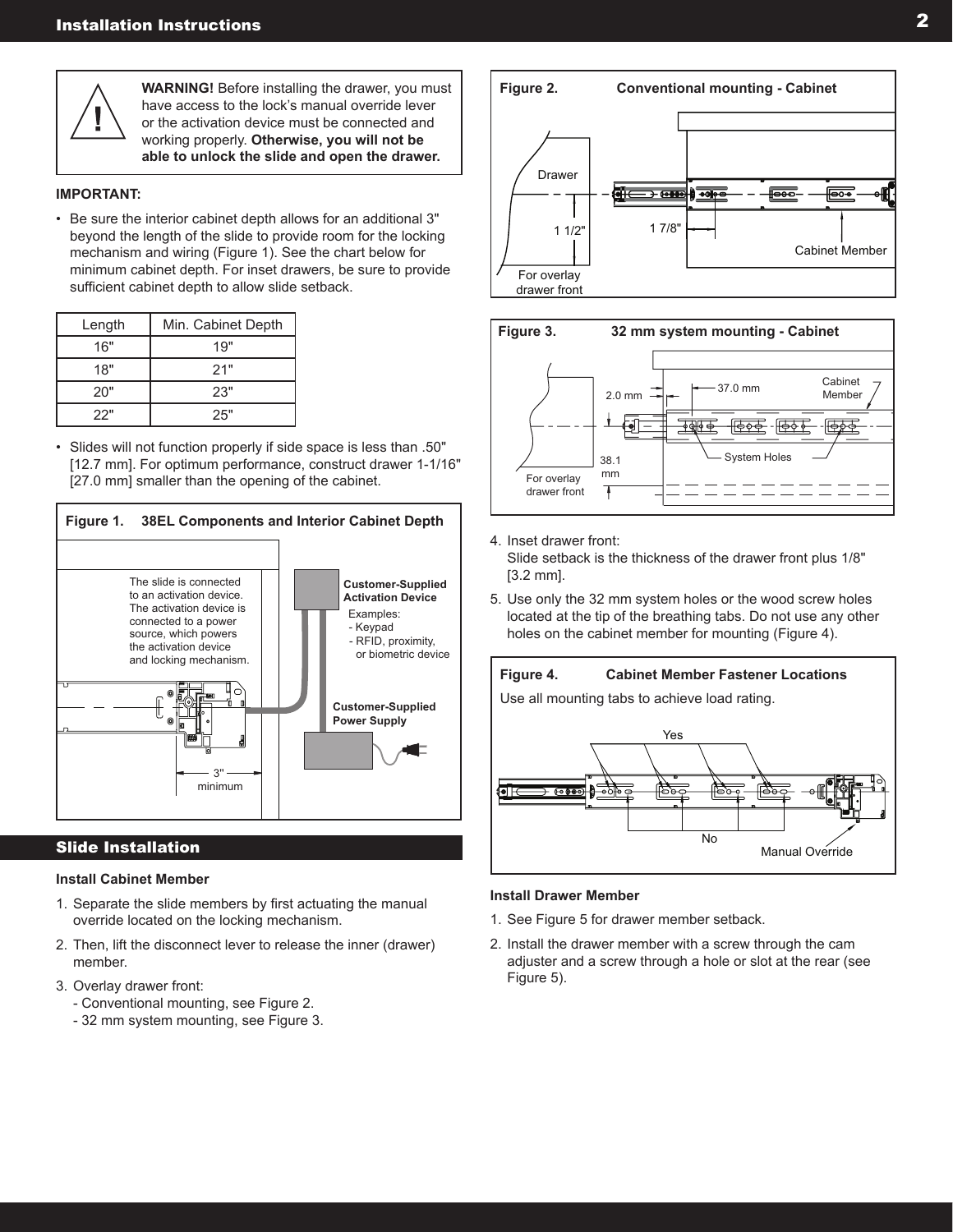



**WARNING!** Before installing the drawer, you must have access to the lock's manual override lever or the activation device must be connected and working properly. Otherwise, you will not be able to unlock the slide and open the drawer.

- 1. Make sure the ball bearing retainers in the cabinet are fully forward. Install drawer into cabinet and close the drawer.
- 2. Install additional screws to secure.

# Technical Data

For examples of how activation devices may be connected to the 38EL, see the Activation Device sheet on our website at: **http://www.accuride.com/Resources/PDF/EL-Activation.pdf**